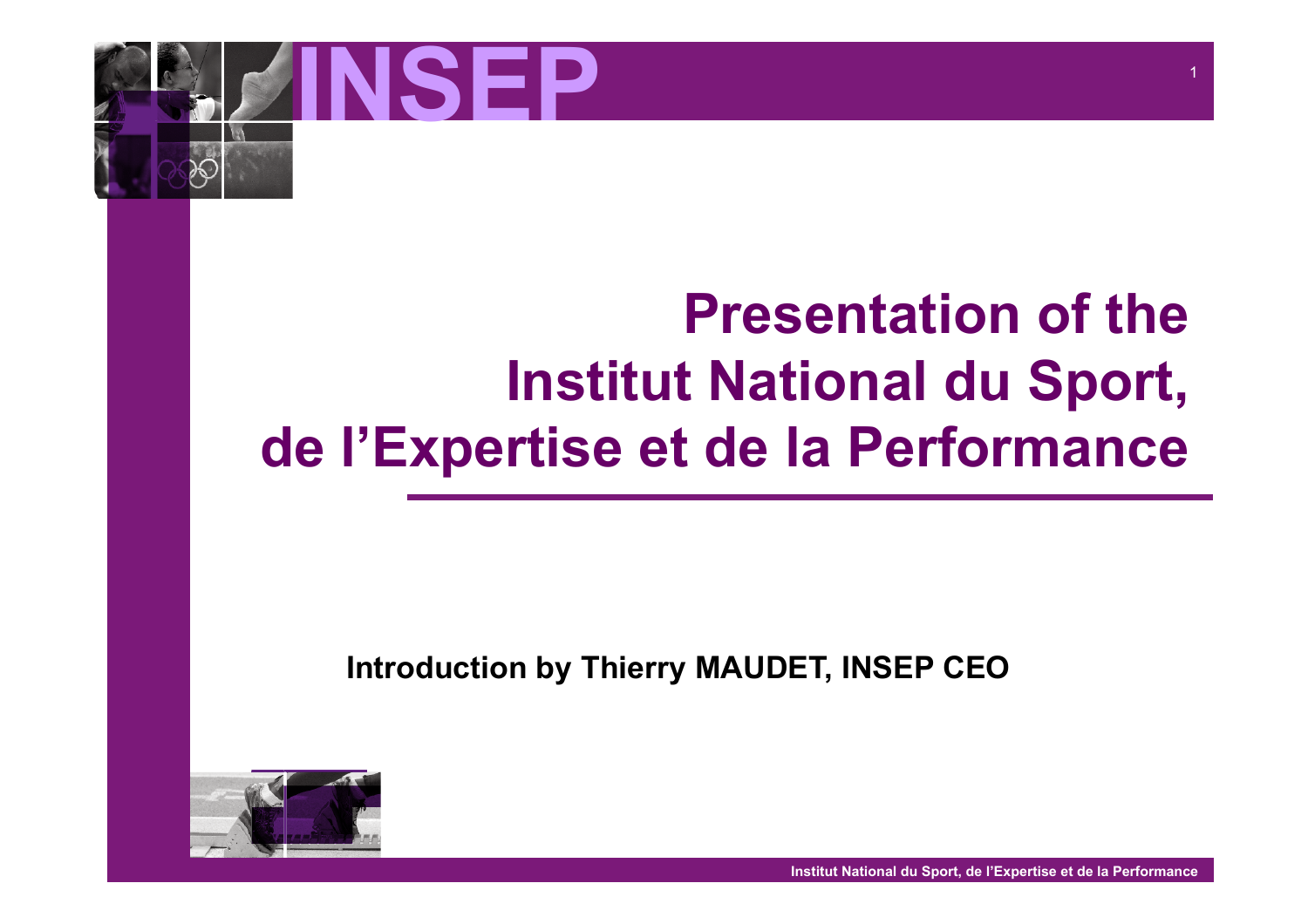

# **History, to begin…**

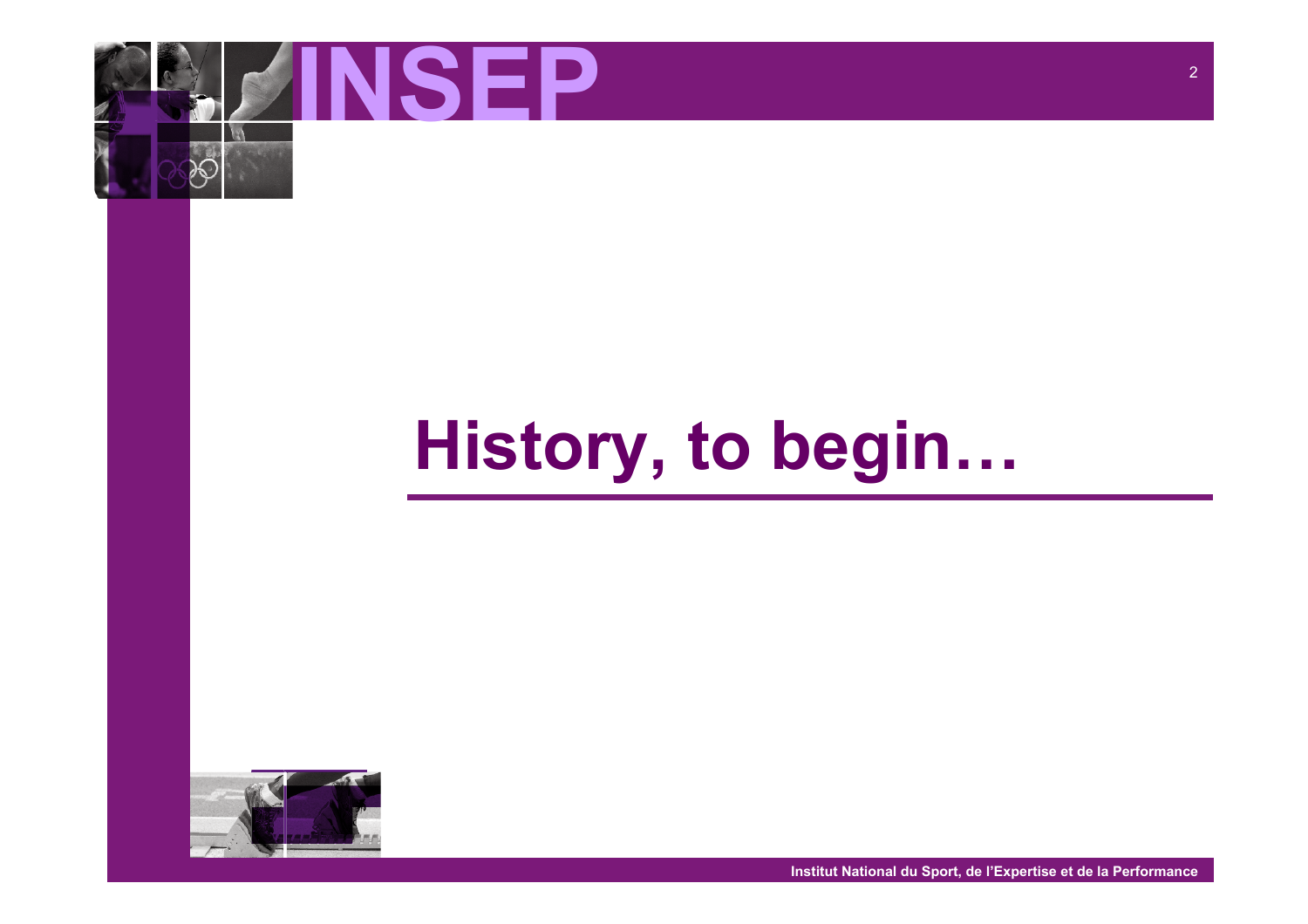

## **Key figures 2011-2012**

- An institution set up on almost **28 hectares**
- **600 top-level athletes** 380 boarders, among which 140 U-18
- **150 National Coaches** and federations managers
- **27 "Pôles France"** (21 sports)

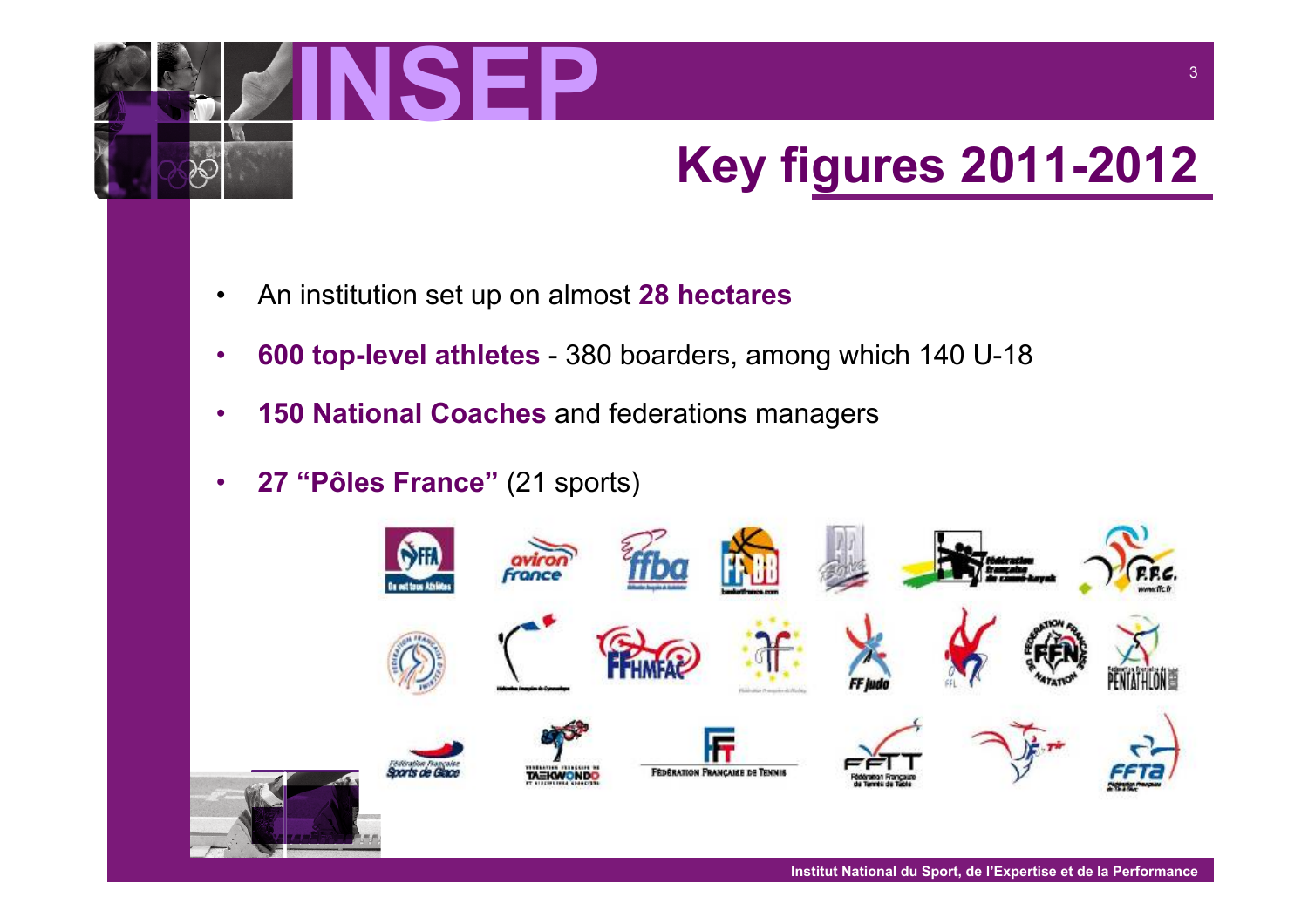

## **Key figures 2011-2012**

- About **300 agents** 2011 target: 305
- **80 medical and paramedical staff** (among which 50 doctors and dentists; 18 physiotherapists; 5 nurses)
- **52 teachers**  trainers
- **20 researchers**
- Budget: **€42 million** [wages of Heads of "Pôles France" and coaches excluded (more than 8M€)], including:
	- **€12 million** for the public-private partnership contract
	- **€18 million** for salaries
	- **€12 million** for the operating budget

#### • **32 training paths**

- 94% of success for secondary-school level courses (2011)
- 76% of success for university courses (2011)
- 75% of success for vocational courses (2011)

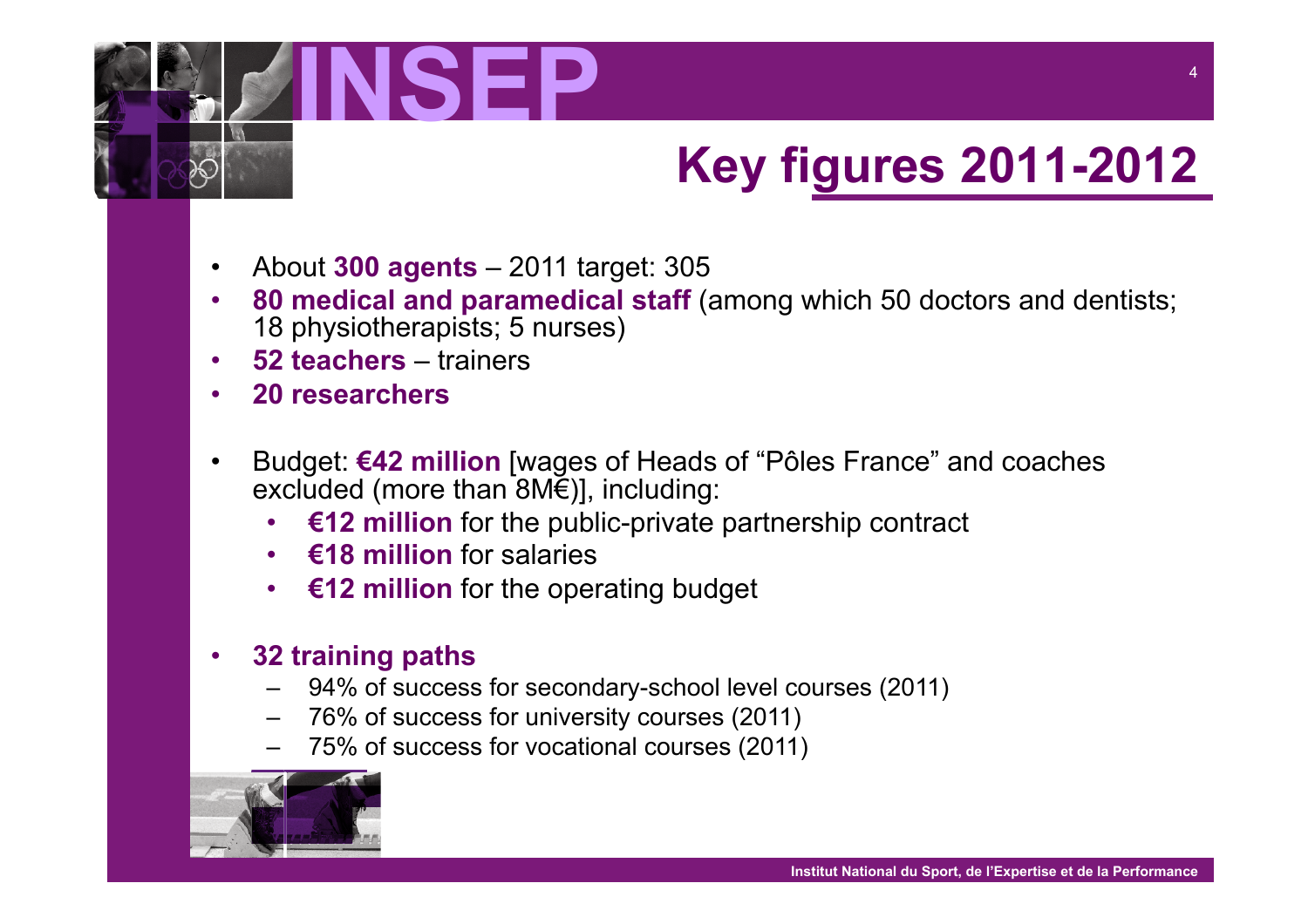

# **One challenge Six axes**

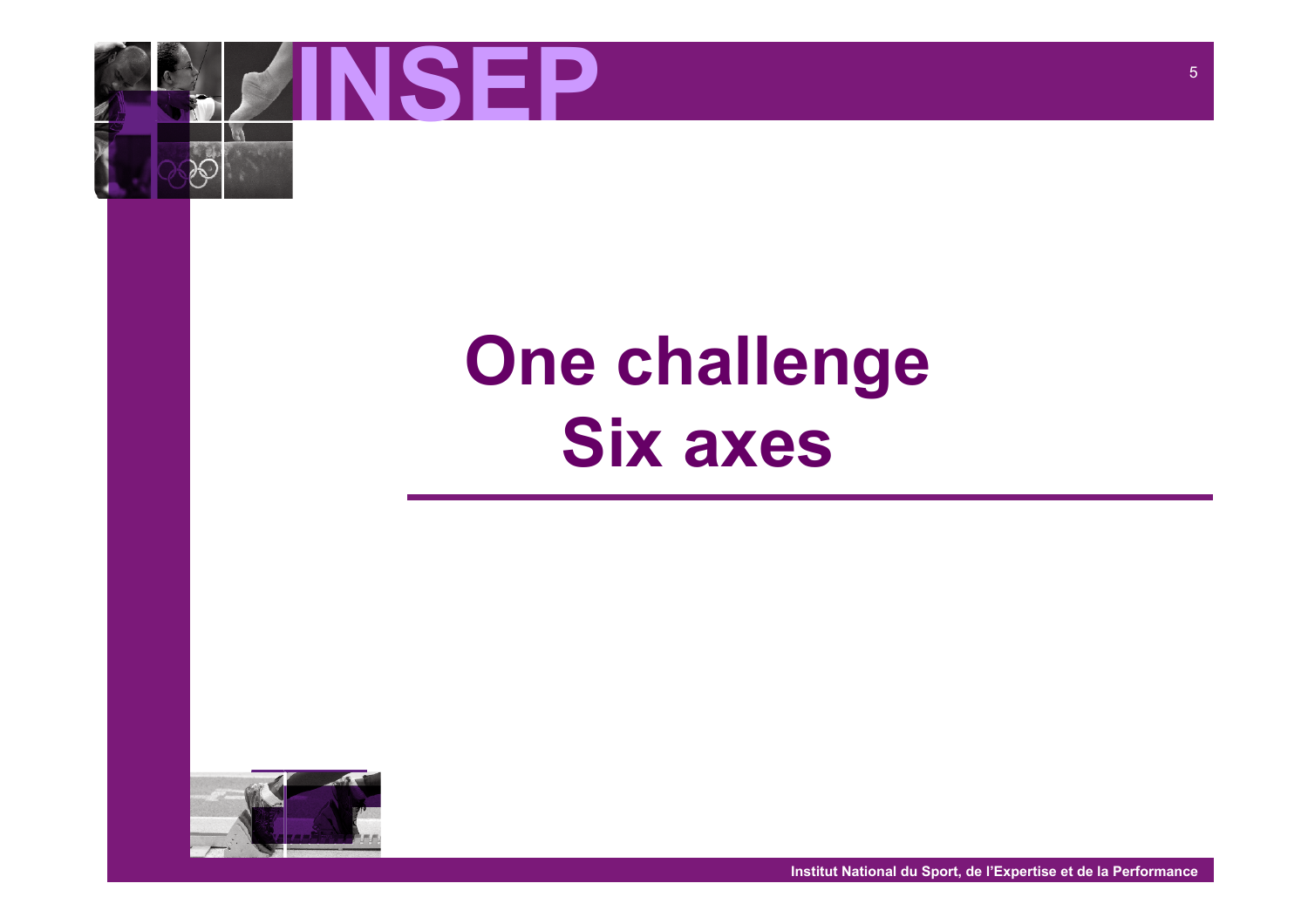

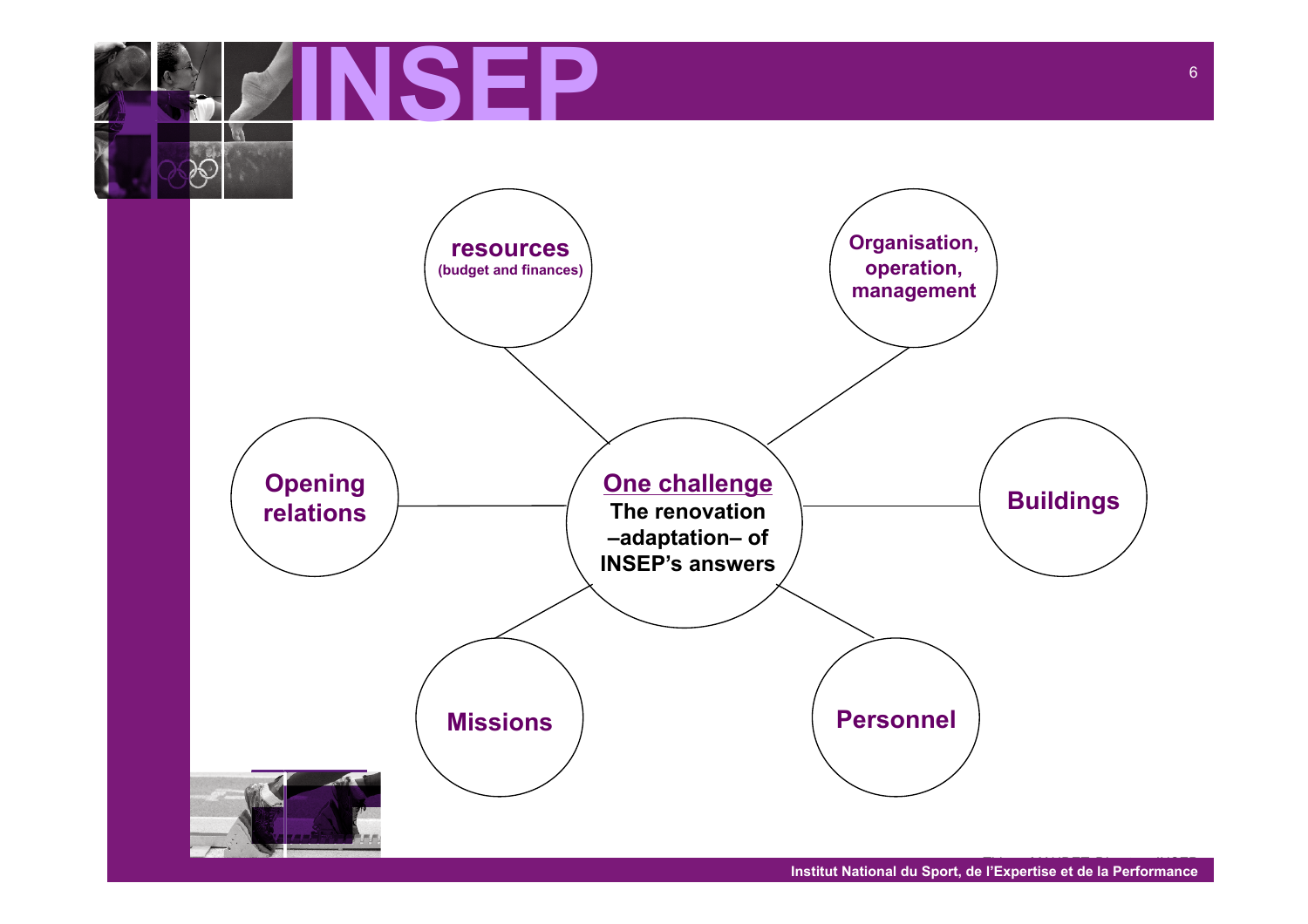

## **INSEP's budget…**

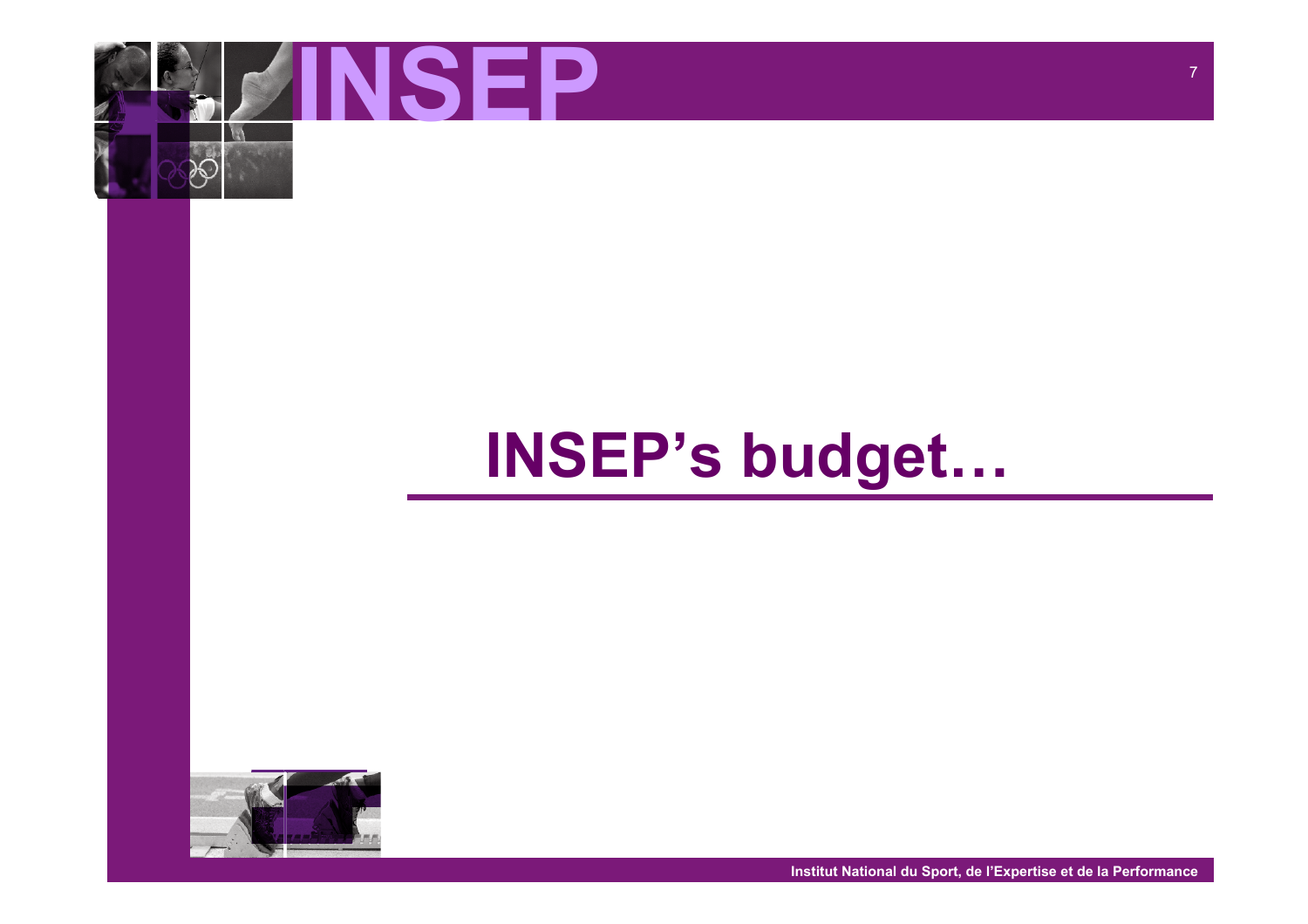

## **INSEP's budget (1)**

## **€50 million**

**€12 million** for the public-private partnership contract **€18 million** for salaries

**€12 million** for the operating budget

**€8,2 million** for the salaries of sports managers

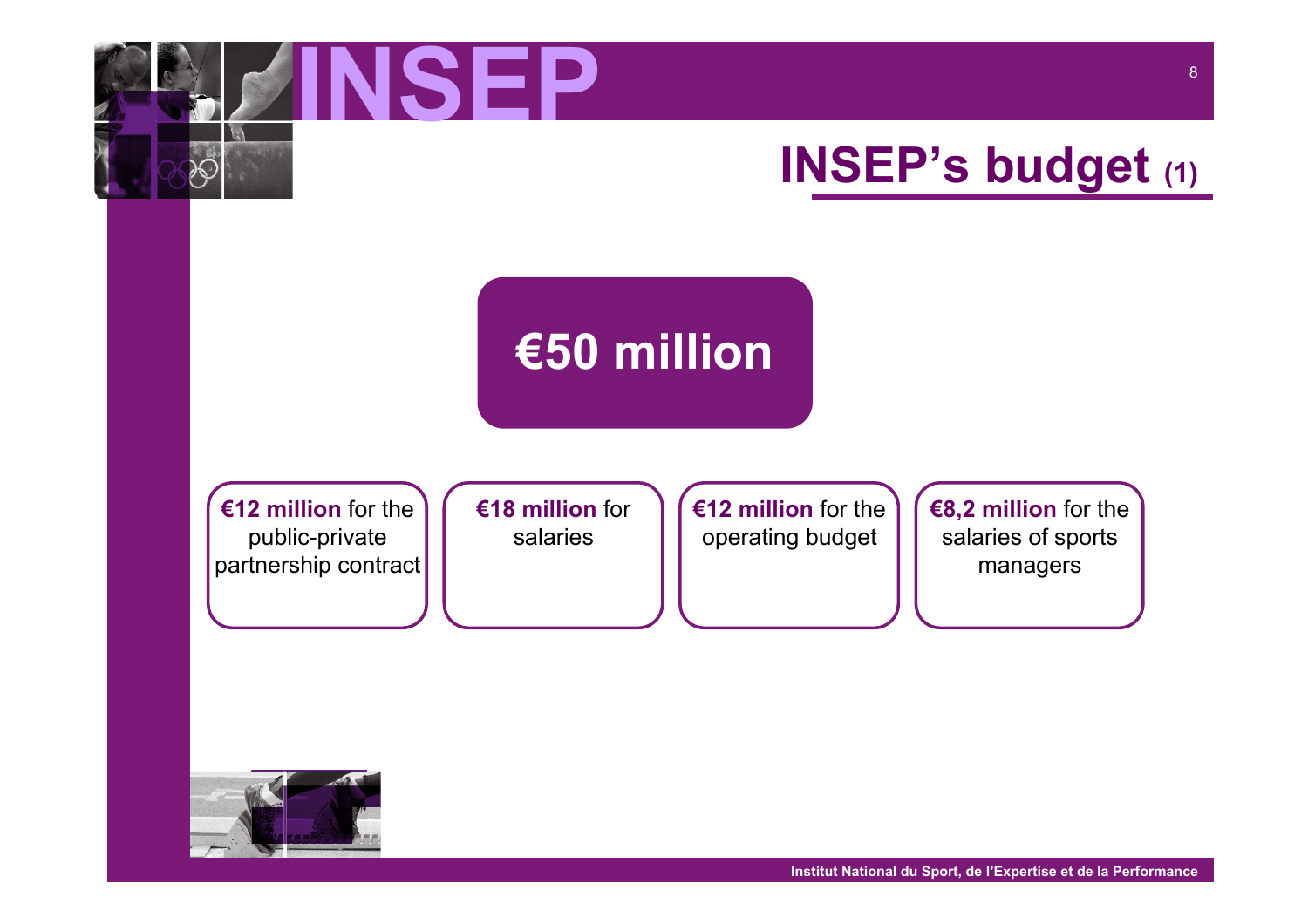

#### **INSEP's budget (2)**



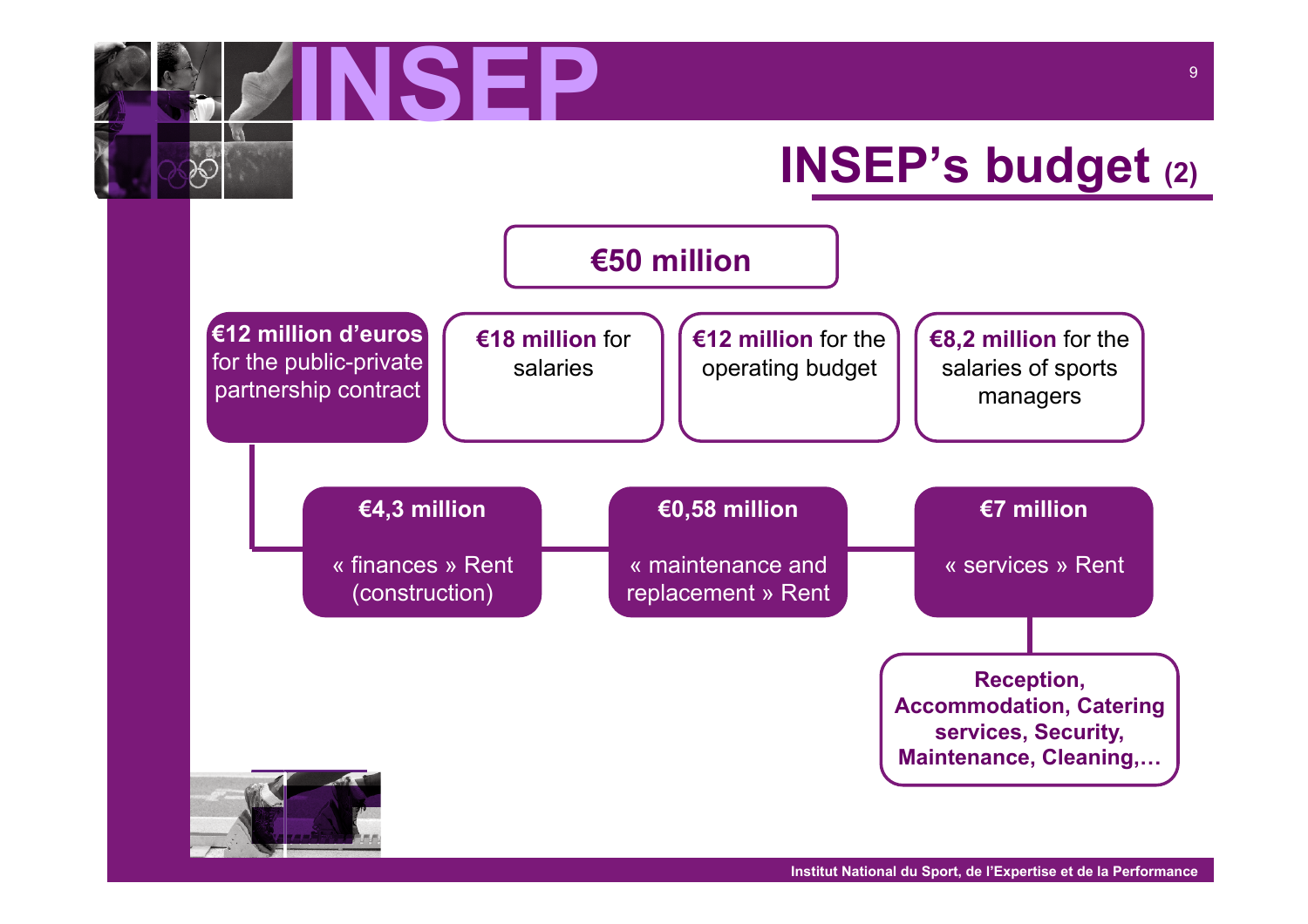

## **INSEP's budget (3)**



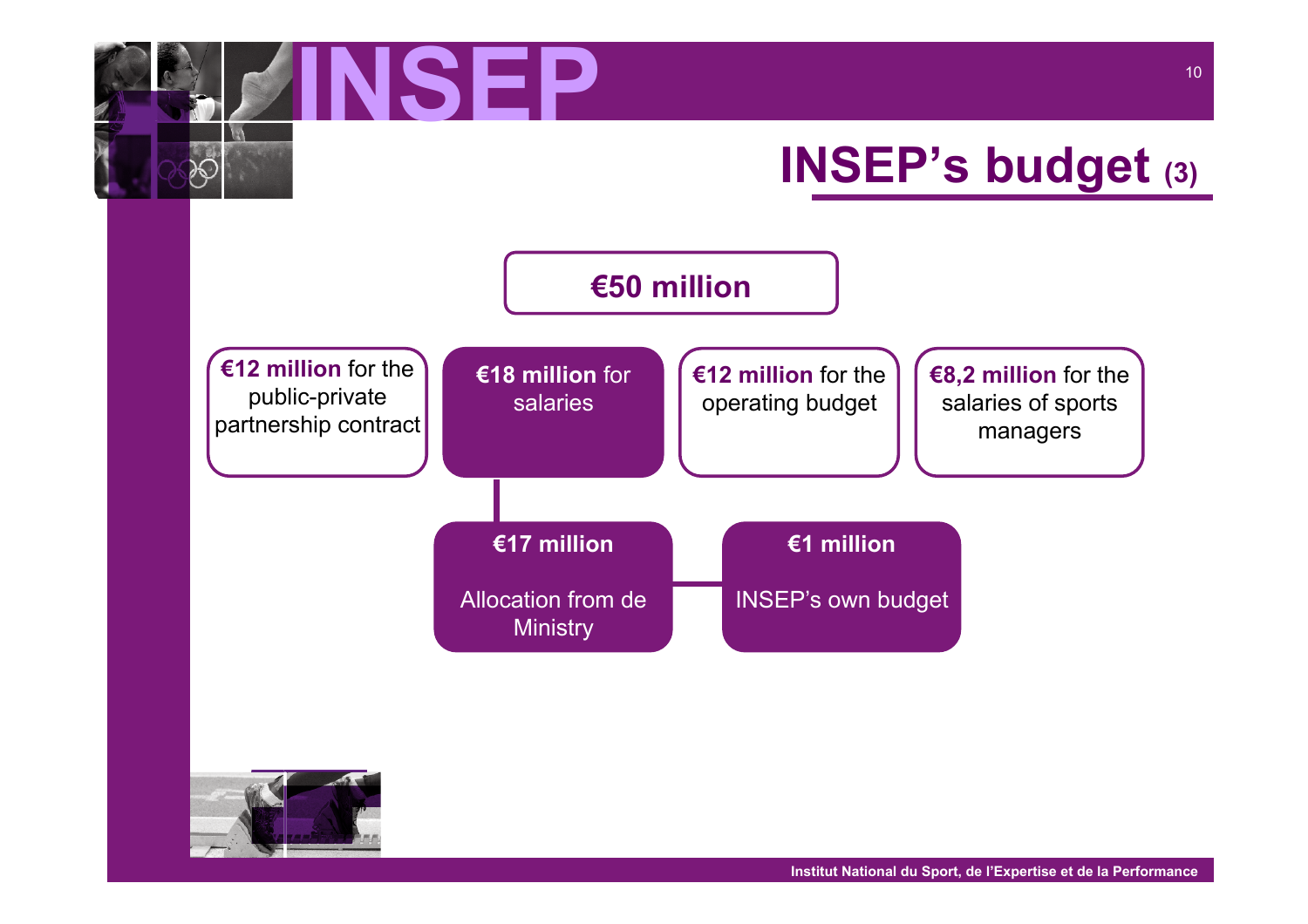

### **INSEP's budget (4)**

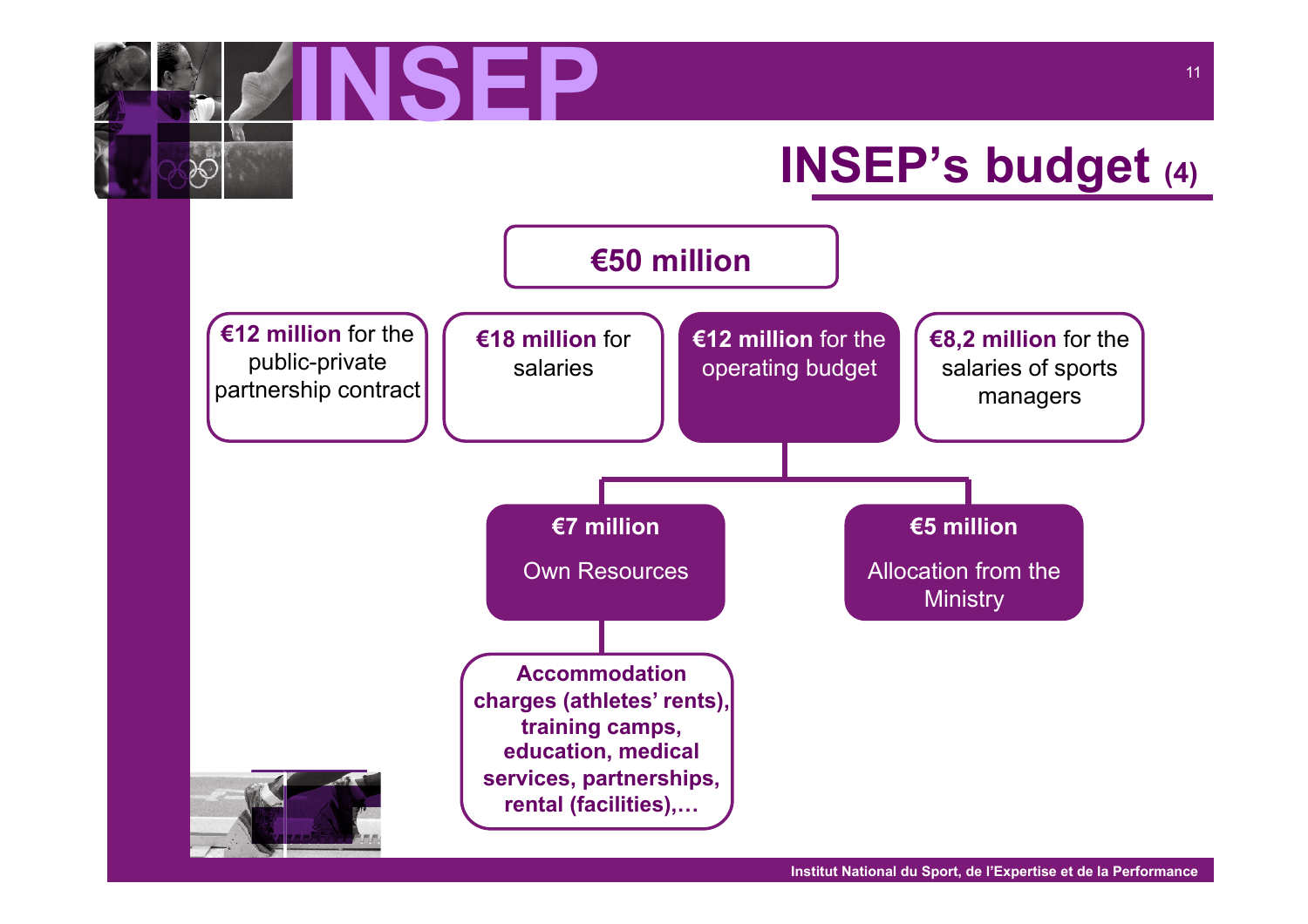

### **INSEP's budget (5)**



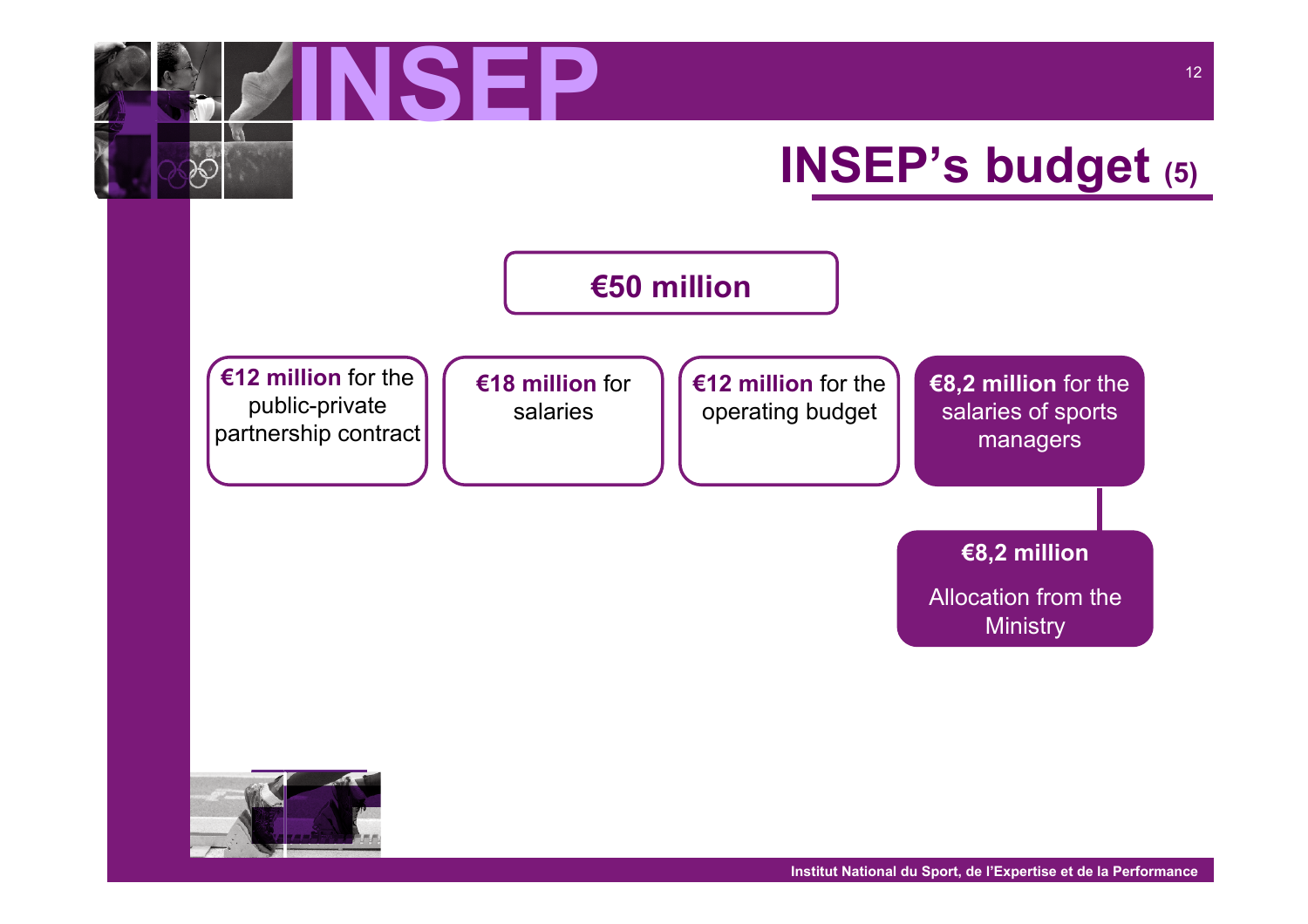

#### **EXPENDITURE**

**The necessary control of costs** 

!INSEP's organisation  $\%$  Human resources

 $\%$  Technical and technological

resources

**∜Users' (athletes and managers) and** also agents' culture

**Cultural change Implementation of tools**  (control of services delivery and of facilities)

**A Question: the perimeter of INSEP's offer** 

## **INCOMES**

**Allocations from the Ministry** 

**Permanent athletes' fees (rents)** 0

(training camps, private seminars [firms], **Optimization of the facilities' use**  …)

0 training, expertise / analysis / support,…) **Promotion of services in terms of expertise** (research, medical, education,

**Partnerships / Patronage / Foundation**